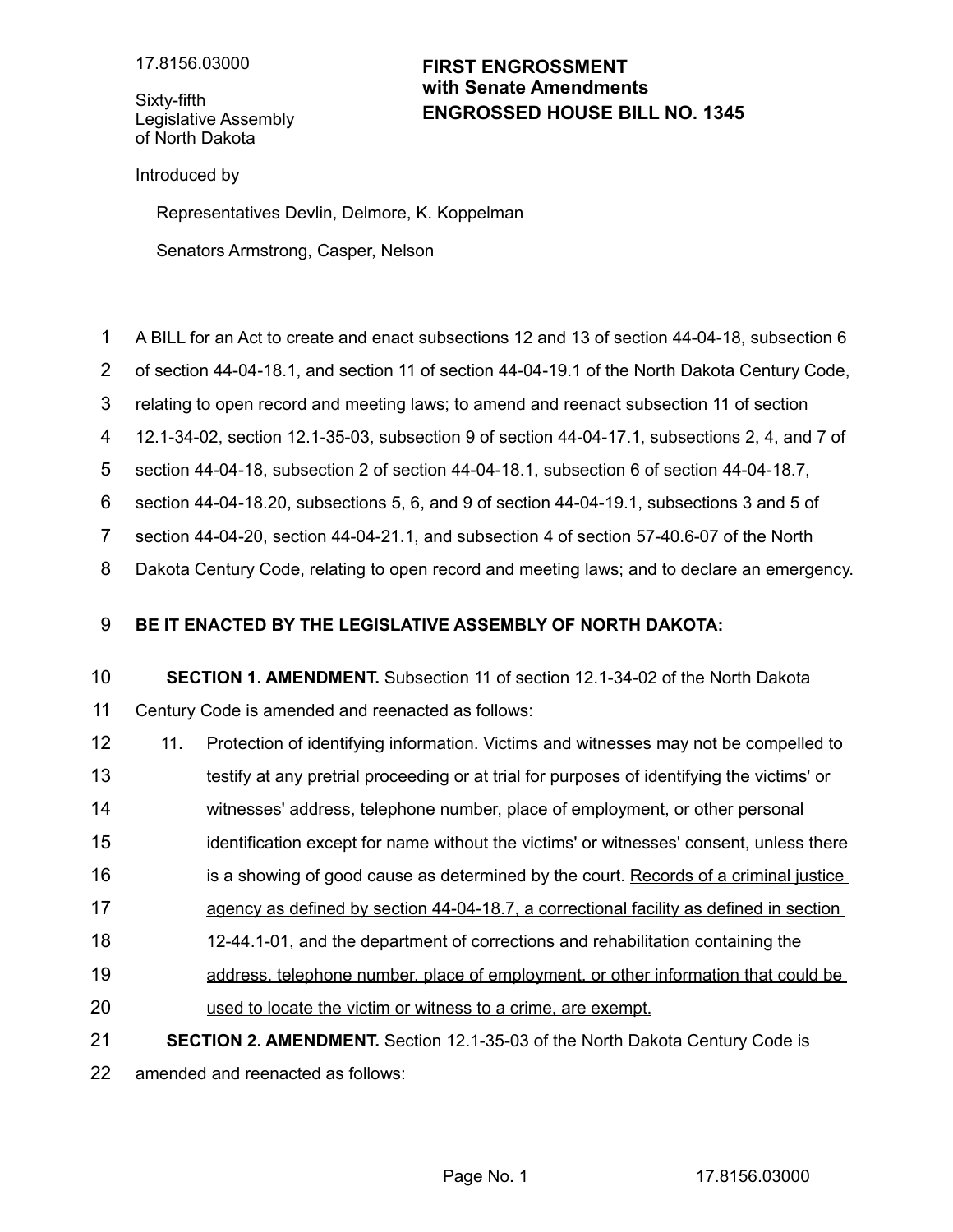| 1              | 12.1-35-03. Information about child victims or witnesses of crimes generally may not |        |                                                                                  |                                                                                          |  |  |  |
|----------------|--------------------------------------------------------------------------------------|--------|----------------------------------------------------------------------------------|------------------------------------------------------------------------------------------|--|--|--|
| $\overline{2}$ | appear in public record.                                                             |        |                                                                                  |                                                                                          |  |  |  |
| 3              | 1.                                                                                   |        |                                                                                  | In order to protect the child from possible trauma resulting from publicity, the name of |  |  |  |
| 4              |                                                                                      |        |                                                                                  | the child victim or child witness of a crime, except as specified in subsection 2, and   |  |  |  |
| 5              |                                                                                      |        |                                                                                  | identifying biographical information may not appear on the indictment or any other       |  |  |  |
| 6              |                                                                                      |        |                                                                                  | public record. Instead, a Jane Doe or Joe Doe designation must appear in all public      |  |  |  |
| 7              |                                                                                      |        |                                                                                  | records. Sealed confidential records containing the child's name and necessary           |  |  |  |
| 8              |                                                                                      |        |                                                                                  | biographical information must be kept in order to ensure that no defendant is charged    |  |  |  |
| 9              |                                                                                      | twice. |                                                                                  |                                                                                          |  |  |  |
| 10             | 2.                                                                                   |        | Interviews and statements of child victims or child witnesses obtained during an |                                                                                          |  |  |  |
| 11             |                                                                                      |        |                                                                                  | investigation of a crime of a violent or sexual nature are exempt.                       |  |  |  |
| 12             | 3 <sub>1</sub>                                                                       |        |                                                                                  | Subsection 1 does not apply to the name and identifying biographical information of:     |  |  |  |
| 13             |                                                                                      | a.     |                                                                                  | A child victim or child witness of a criminal offense under title 39 or equivalent       |  |  |  |
| 14             |                                                                                      |        |                                                                                  | ordinance; and                                                                           |  |  |  |
| 15             |                                                                                      | b.     |                                                                                  | A child victim of a fire.                                                                |  |  |  |
| 16             | <b>SECTION 3. AMENDMENT.</b> Subsection 9 of section 44-04-17.1 of the North Dakota  |        |                                                                                  |                                                                                          |  |  |  |
| 17             | Century Code is amended and reenacted as follows:                                    |        |                                                                                  |                                                                                          |  |  |  |
| 18             | 9.                                                                                   | a.     |                                                                                  | "Meeting" means a formal or informal gathering or a work session, whether in             |  |  |  |
| 19             |                                                                                      |        |                                                                                  | person or through electronic means such as telephone or videoconference, of:             |  |  |  |
| 20             |                                                                                      |        | (1)                                                                              | A quorum of the members of the governing body of a public entity regarding               |  |  |  |
| 21             |                                                                                      |        |                                                                                  | public business; or                                                                      |  |  |  |
| 22             |                                                                                      |        | (2)                                                                              | Less than a quorum of the members of the governing body of a public entity               |  |  |  |
| 23             |                                                                                      |        |                                                                                  | regarding public business, if the members attending one or more of such                  |  |  |  |
| 24             |                                                                                      |        |                                                                                  | smaller gatherings collectively constitute a quorum and if the members hold              |  |  |  |
| 25             |                                                                                      |        |                                                                                  | the gathering for the purpose of avoiding the requirements of section                    |  |  |  |
| 26             |                                                                                      |        |                                                                                  | 44-04-19.                                                                                |  |  |  |
| 27             |                                                                                      | b.     |                                                                                  | "Meeting" does not include:                                                              |  |  |  |
| 28             |                                                                                      |        | (1)                                                                              | A chance or social gathering at which public business is not considered;                 |  |  |  |
| 29             |                                                                                      |        | (2)                                                                              | Emergency operations during a disaster or emergency declared under                       |  |  |  |
| 30             |                                                                                      |        |                                                                                  | section 37-17.1-10 or an equivalent ordinance if a quorum of the members                 |  |  |  |

Page No. 2 17.8156.03000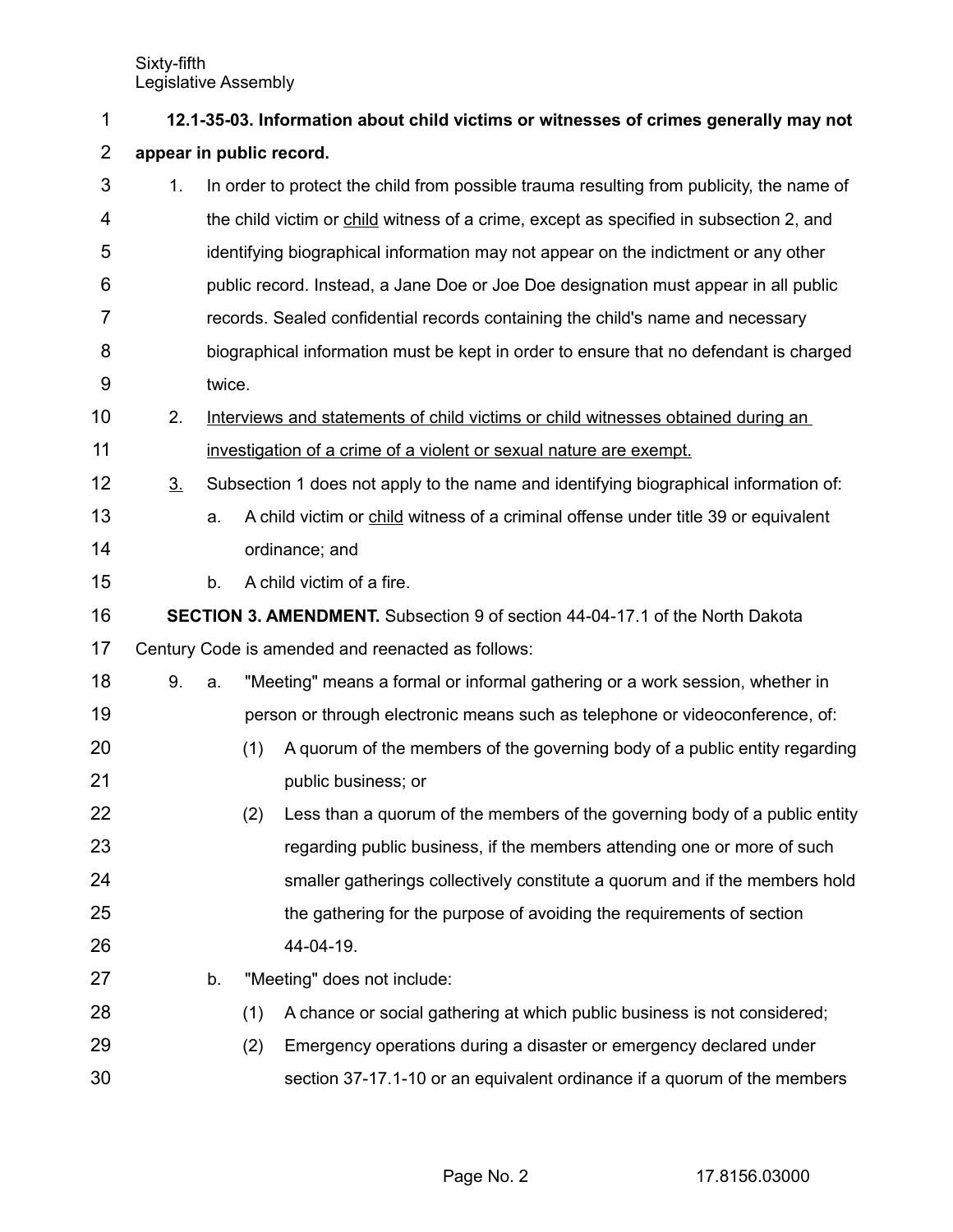| 1              |    |    |     | of the governing body are present but are not discussing public business as                 |
|----------------|----|----|-----|---------------------------------------------------------------------------------------------|
| $\overline{2}$ |    |    |     | the full governing body or as a task force or working group; and                            |
| 3              |    |    | (3) | The attendance of members of a governing body at meetings of any                            |
| 4              |    |    |     | national, regional, or state association to which the public entity, the                    |
| 5              |    |    |     | governing body, or individual members belong; and                                           |
| 6              |    |    | (4) | Training seminars where no other public business is considered or                           |
| 7              |    |    |     | discussed.                                                                                  |
| 8              |    | C. |     | Notwithstanding subdivisions a and b, as applied to the legislative assembly,               |
| 9              |    |    |     | "meeting" means any gathering subject to section 14 of article IV of the                    |
| 10             |    |    |     | Constitution of North Dakota.                                                               |
| 11             |    |    |     | <b>SECTION 4. AMENDMENT.</b> Subsections 2, 4, and 7 of section 44-04-18 of the North       |
| 12             |    |    |     | Dakota Century Code are amended and reenacted as follows:                                   |
| 13             | 2. |    |     | Upon request for a copy of specific public records, any entity subject to subsection 1      |
| 14             |    |    |     | shall furnish the requester one copy of the public records requested. AAn initial           |
| 15             |    |    |     | request need not be made in person or in writing, and the copy must be mailed upon          |
| 16             |    |    |     | request. A public entity may require written clarification of the request to determine      |
| 17             |    |    |     | what records are being requested, but may not ask for the motive or reason for              |
| 18             |    |    |     | requesting the records or for the identity of the person requesting public records. A       |
| 19             |    |    |     | public entity may charge up to twenty-five cents per impression of a paper copy. As         |
| 20             |    |    |     | used in this section, "paper copy" means a one-sided or two-sided duplicated copy of        |
| 21             |    |    |     | a size not more than eight and one-half by fourteen inches [19.05 by 35.56]                 |
| 22             |    |    |     | centimeters]. For any copy of a record that is not a paper copy as defined in this          |
| 23             |    |    |     | section, the public entity may charge a reasonable fee for making the copy. As used in      |
| 24             |    |    |     | this section, "reasonable fee" means the actual cost to the public entity of making the     |
| 25             |    |    |     | copy, including labor, materials, and equipment. The entity may charge for the actual       |
| 26             |    |    |     | cost of postage to mail a copy of a record. An entity may require payment before            |
| 27             |    |    |     | locating, redacting, making, or mailing the copy. The public entity may withhold            |
| 28             |    |    |     | records pursuant to a request until such time as a requester provides payment for any       |
| 29             |    |    |     | outstanding balance for prior requests. An entity may impose a fee not exceeding            |
| 30             |    |    |     | twenty-five dollars per hour per request, excluding the initial hour, for locating records, |
| 31             |    |    |     | including electronic records, if locating the records requires more than one hour. An       |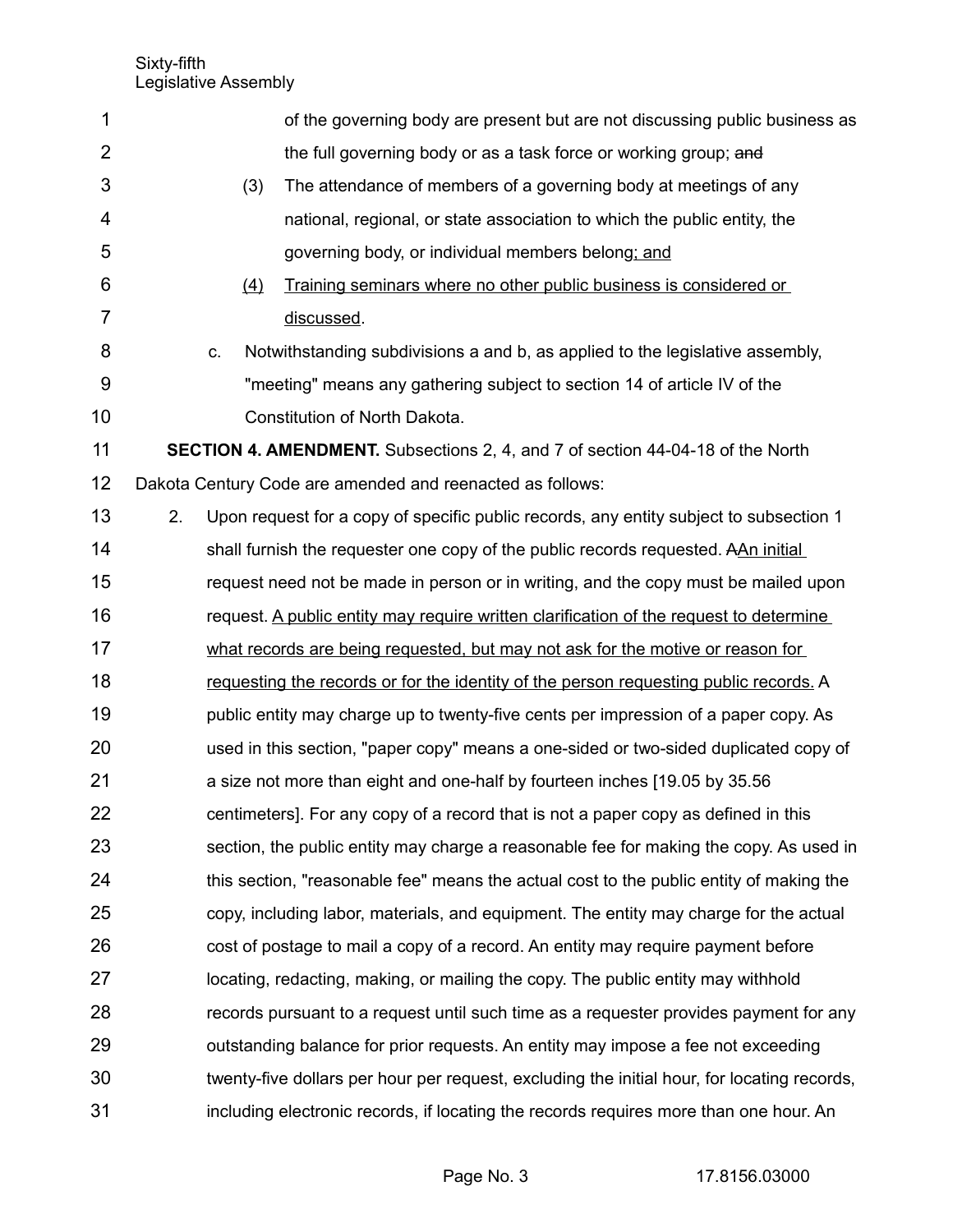entity may impose a fee not exceeding twenty-five dollars per hour per request, excluding the initial hour, for excising confidential or closed material under section 44-04-18.10 from the records, including electronic records. If a public entity receives five or more requests from the same requester within seven days, the public entity may treat the requests as one request in computing the time it takes to locate and excise the records. If the entity is not authorized to use the fees to cover the cost of providing or mailing the copy, or both, or if a copy machine is not readily available, the entity may make arrangements for the copy to be provided or mailed, or both, by another entity, public or private, and the requester shall pay the fee to that other entity. This subsection does not apply to copies of public records for which a different fee is specifically provided by law. 1 2 3 4 5 6 7 8 9 10 11

4. Except as provided in this subsection, nothing in this section requires a public entity to create or compile a record that does not exist. Access to an electronically stored record under this section, or a copy thereof, must be provided at the requester's option in either a printed document or through any other available medium. A computer file is not an available medium if no means exist to separate or prevent the disclosure of any closed or confidential information contained in that file. Except as reasonably necessary to reveal the organization of data contained in an electronically stored record, a public entity is not required to provide an electronically stored record in a different structure, format, or organization. This section does not require a public entity to provide a requester with access to a computer terminal or mobile device. A public entity is not required to provide a copy of a record that is available to the requester on the public entity's website or on the internet. The public entity shall notify the requester the record is available online and direct the requester to the website where the record can be accessed. If the requester does not have reasonable access to the internet due to lack of computer, lack of internet availability, or inability to use a computer or the internet, the public entity shall produce paper copies for the requester, but may charge the applicable fees under this section. 7. A denial of a request for records made under this section must describe the legal 12 13 14 15 16 17 18 19 20 21 22 23 24 25 26 27 28 29

authority for the denial, or a statement that a record does not exist, and must be in writing if requested. 30 31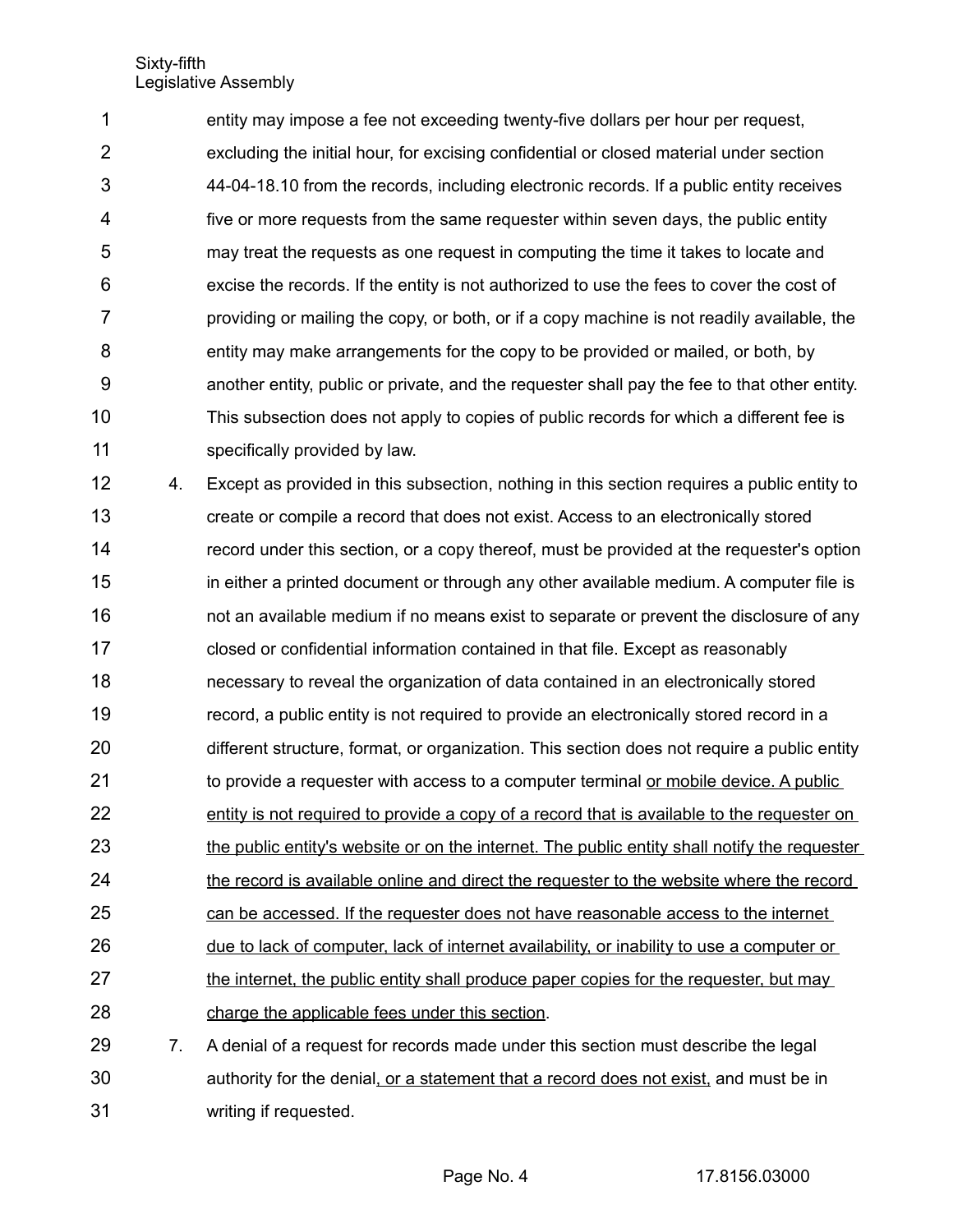**SECTION 5.** Subsections 12 and 13 to section 44-04-18 of the North Dakota Century Code are created and enacted as follows: 1 2

- 12. A public entity may allow an individual to utilize the individual's own personal devices for duplication of records and, if so, shall establish reasonable procedures to protect the integrity of the records as long as the procedures are not used to prevent access to the records. 3 4 5 6
- 13. If repeated requests for records disrupt other essential functions of the public entity, the public entity may refuse to permit inspection of the records, or provide copies of the records. A public entity refusing to provide access or copies of public records 7 8 9
- under this section shall state in writing the reasons supporting the refusal and provide 10
- the reasoning to the requester. The requester may seek an attorney general's opinion 11
- under section 44-04-21.1, on whether the public entity's decision was proper. 12
- **SECTION 6. AMENDMENT.** Subsection 2 of section 44-04-18.1 of the North Dakota Century Code is amended and reenacted as follows: 13 14
- 2. Except as otherwise specifically provided by law, personal information regarding a 15
- public employee contained in an employee's personnel record or given to the state or a political subdivision by the employee in the course of employment is exempt. As used in this section, "personal information" means a person's month and day of birth; home address; home telephone number or personal cell phone number; photograph; medical information; motor vehicle operator's identification number; public employee identification number; payroll deduction information; the name, address, telephone 16 17 18 19 20 21
- number, and date of birth of any dependent or emergency contact; any credit, debit, or 22
- electronic fund transfer card number; and any account number at a bank or other 23
- financial institution. Information regarding the type of leave taken by an employee is 24
- exempt, although the amount of leave taken or accrued, and the dates of the leave 25
- taken, is public record. Information regarding leave applied for but not yet taken is 26
- exempt until the leave is taken. 27
- **SECTION 7.** Subsection 6 to section 44-04-18.1 of the North Dakota Century Code is created and enacted as follows: 28 29
- 6. Records relating to a public entity's internal investigation of a complaint against a public entity or employee for misconduct are exempt until the investigation of the 30 31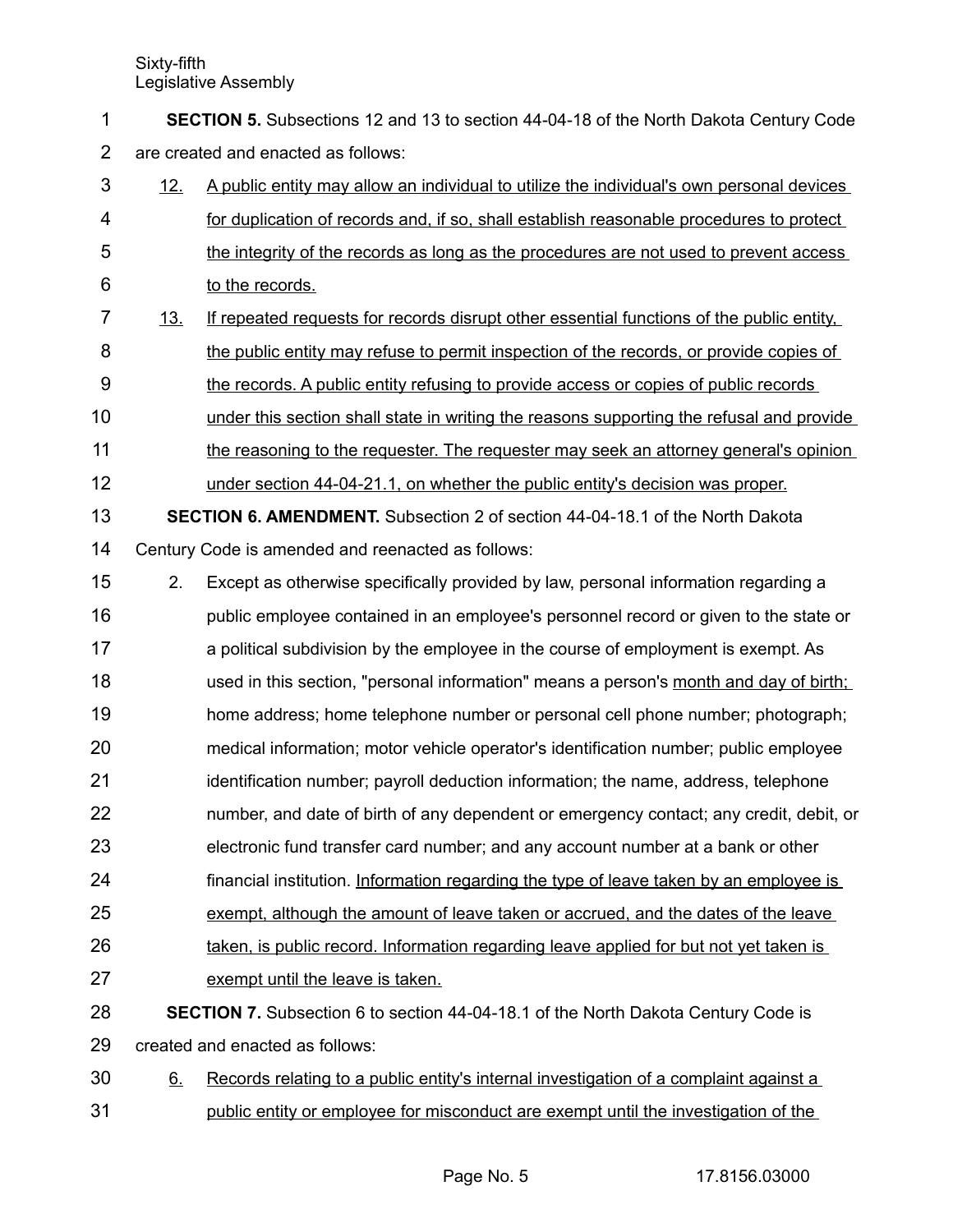- Sixty-fifth Legislative Assembly complaint is complete, but no longer than seventy-five calendar days from the date of the complaint. **SECTION 8. AMENDMENT.** Subsection 6 of section 44-04-18.7 of the North Dakota Century Code is amended and reenacted as follows: 6. "Personal information" means a person's medical records or medical information obtained from the medical records; motor vehicle operator's identification number; social security number; any credit, debit, or electronic fund transfer card number; month and date of birth; height; weight; home street address; home telephone number or personal cell phone number; and any financial account numbers. **SECTION 9. AMENDMENT.** Section 44-04-18.20 of the North Dakota Century Code is amended and reenacted as follows: **44-04-18.20. Domestic violence and victim record information of law enforcement exempt.** The address, telephone number, or any identifying information that, if released, could reasonably be used to locate or identify a victim or alleged victim of domestic violence, of a sex offense under chapter 12.1-20, of sexual performances by a child under chapter 12.1-27.2, or of human trafficking under chapter  $42.1 - 4012.1 - 41$ , contained in any record maintained by a lawenforcement criminal justice agency as defined by section 44-04-18.7 or correctional facility as defined by section 12-44.1-01 is exempt from section 44-04-18 and may be redacted from the record before it is released. **SECTION 10. AMENDMENT.** Subsections 5, 6, and 9 of section 44-04-19.1 of the North Dakota Century Code are amended and reenacted as follows: 5. "Attorney consultation" means any discussion between a governing body and its attorney in instances in which the governing body seeks or receives the attorney's advice regarding and in anticipation of reasonably predictable or pending civil or criminal litigation or adversarial administrative proceedings or concerning pending civilor criminal litigation or pending adversarial administrative proceedingsto receive its 1 2 3 4 5 6 7 8 9 10 11 12 13 14 15 16 17 18 19 20 21 22 23 24 25 26 27
- attorney's advice and guidance on the legal risks, strengths, and weaknesses of an 28
- action of a public entity that, if held in public, would have an adverse fiscal effect on 29
- the entity. All other discussions beyond the attorney's advice and guidance must be 30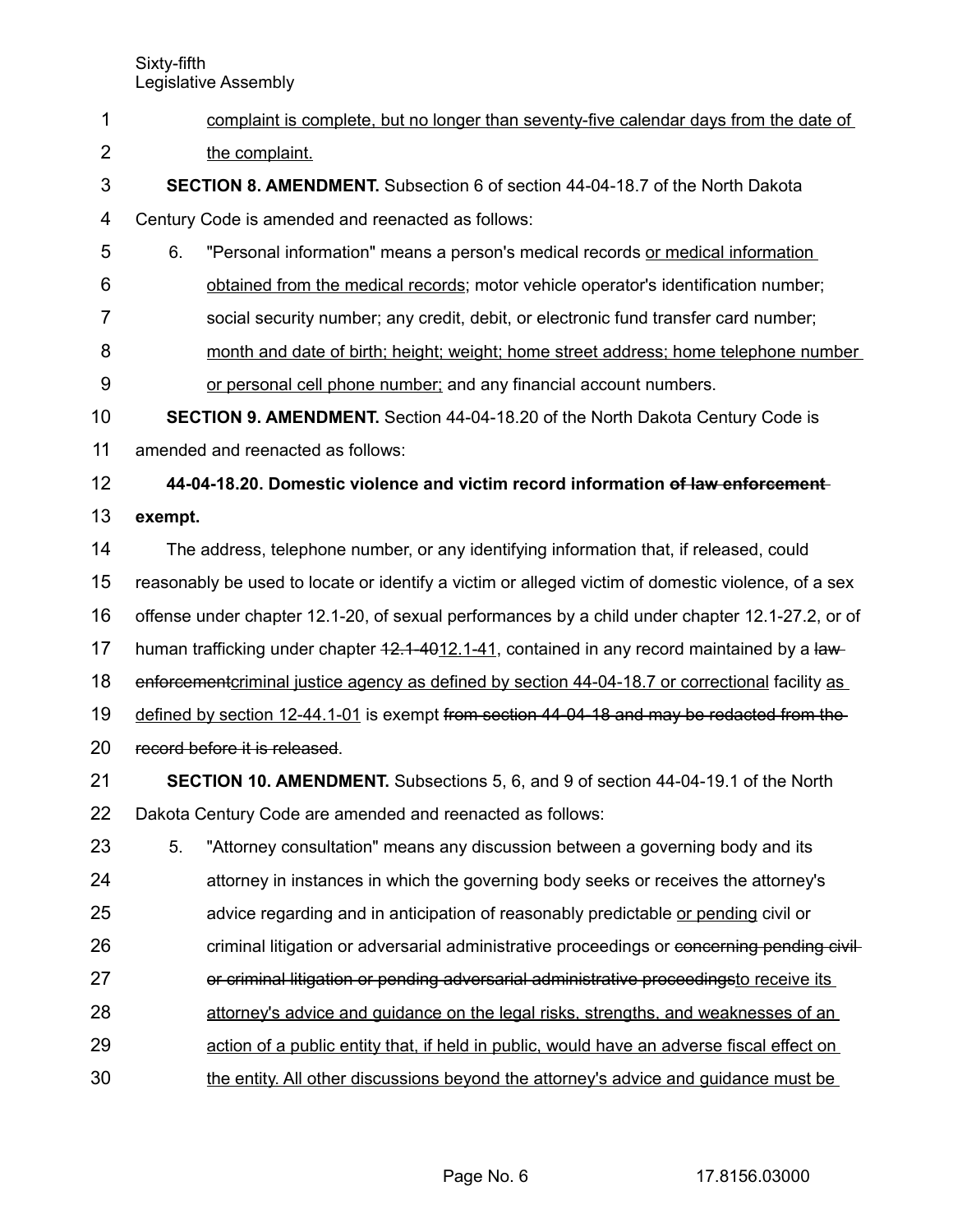| 1              |            | made in the open, unless otherwise provided by law. Mere presence or participation of        |  |  |  |
|----------------|------------|----------------------------------------------------------------------------------------------|--|--|--|
| $\overline{2}$ |            | an attorney at a meeting is not sufficient to constitute attorney consultation.              |  |  |  |
| 3              | 6.         | "Attorney work product" means any document or record that:                                   |  |  |  |
| 4              |            | Was prepared by an attorney representing a public entity or prepared at such an<br>a.        |  |  |  |
| 5              |            | attorney's express direction;                                                                |  |  |  |
| 6              |            | b.<br>Reflects a mental impression, conclusion, litigation strategy, or legal theory of that |  |  |  |
| $\overline{7}$ |            | attorney or the entity; and                                                                  |  |  |  |
| 8              |            | Was prepared exclusively for civil or criminal litigation, for adversarial<br>C.             |  |  |  |
| 9              |            | administrative proceedings, or in anticipation of reasonably predictable civil or            |  |  |  |
| 10             |            | criminal litigation or adversarial administrative proceedings, or for guidance on            |  |  |  |
| 11             |            | the legal risks, strengths, and weaknesses of an action of a public entity.                  |  |  |  |
| 12             | 9.         | A governing body may hold an executive session under section 44-04-19.2 to discuss           |  |  |  |
| 13             |            | negotiating strategy or provide negotiating instructions to its attorney or other            |  |  |  |
| 14             |            | negotiator regarding a pending claim, litigation, adversarial administrative                 |  |  |  |
| 15             |            | proceedings, or contracts, which are currently being negotiated or for which                 |  |  |  |
| 16             |            | negotiation is reasonably likely to occur in the immediate future. An executive session      |  |  |  |
| 17             |            | may be held under this subsection only when an open meeting would have an adverse            |  |  |  |
| 18             |            | fiscal effect on the bargaining or litigating position of the public entity. A record        |  |  |  |
| 19             |            | revealing negotiation strategy or instruction under this section is exempt. Drafts of        |  |  |  |
| 20             |            | contracts or agreements subject to negotiations are exempt but only for so long as           |  |  |  |
| 21             |            | release would have an adverse fiscal effect on the public entity, unless the records are     |  |  |  |
| 22             |            | otherwise exempt or confidential.                                                            |  |  |  |
| 23             |            | <b>SECTION 11.</b> Subsection 11 to section 44-04-19.1 of the North Dakota Century Code is   |  |  |  |
| 24             |            | created and enacted as follows:                                                              |  |  |  |
| 25             | <u>11.</u> | <u>A settlement agreement between a public entity and another party is exempt from</u>       |  |  |  |
| 26             |            | disclosure until it has been fully executed and accepted by all concerned parties            |  |  |  |
| 27             |            | unless the records are otherwise exempt or confidential. In the case of multiple             |  |  |  |
| 28             |            | settlement agreements involving multiple parties involved in the same incident or            |  |  |  |
| 29             |            | undertaking, a settlement agreement is exempt until settlement agreements have               |  |  |  |
| 30             |            | been fully executed by all concerned parties unless the records are otherwise exempt         |  |  |  |
| 31             |            | or confidential.                                                                             |  |  |  |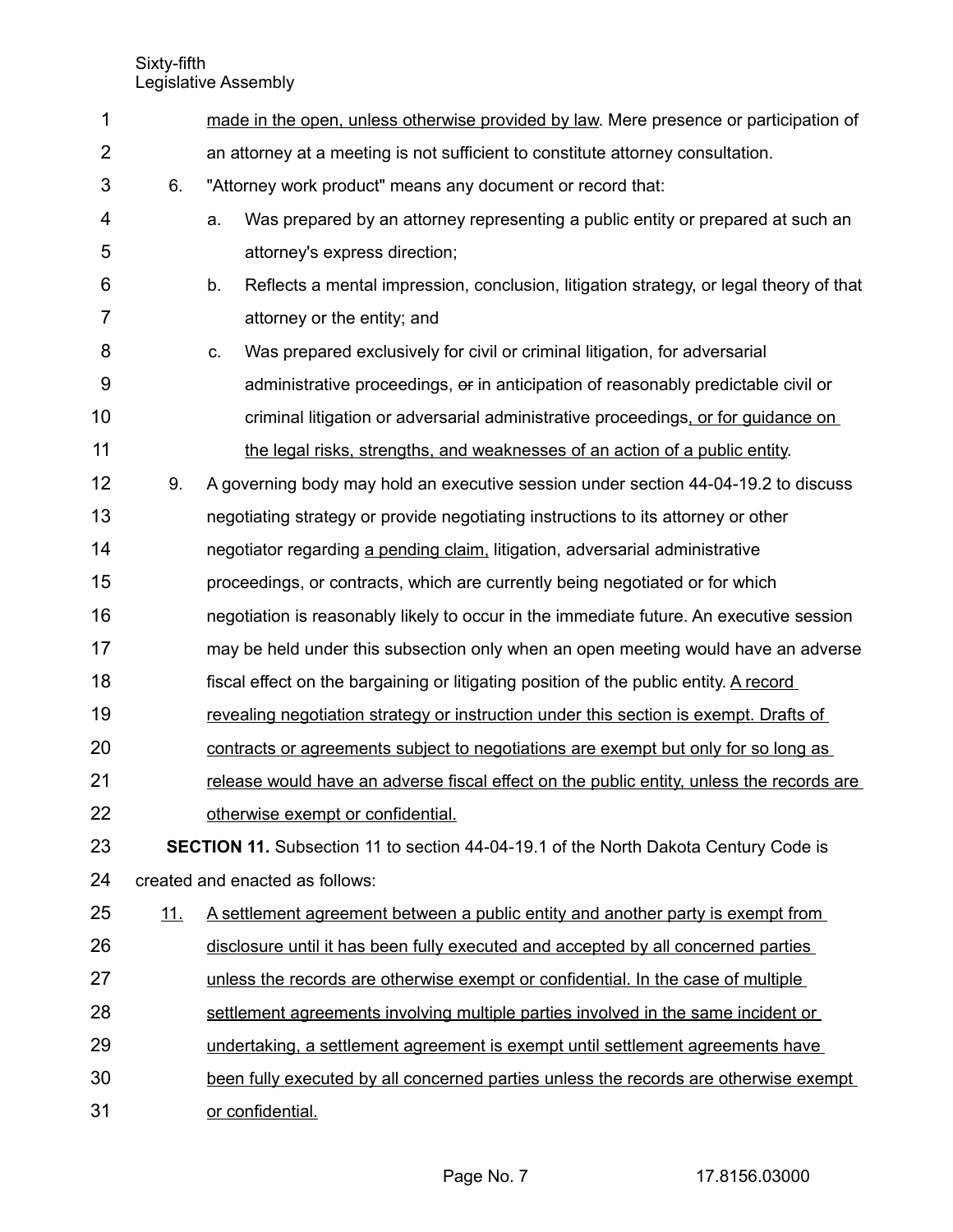| <b>SECTION 12. AMENDMENT.</b> Subsections 3 and 5 of section 44-04-20 of the North Dakota |
|-------------------------------------------------------------------------------------------|
| Century Code are amended and reenacted as follows:                                        |

- 3. If the governing body holds regularly scheduled meetings, the schedule of these meetings, including the aforementioned notice information, if available, must be filed annually in January with the secretary of state for state-level bodies or for public entities defined in subdivision c of subsection 13 of section 44-04-17.1, the city auditor or designee of the city for city-level bodies, and the county auditor or designee of the county for all other bodies or the schedule must be posted on the public entity's website. This schedule must be furnished to anyone who requests the information. When reasonable and practicable, a governing body of a public entity should attempt to set a regular schedule for its meetings by statute, ordinance, or resolution. This subsection does not apply to meetings of the legislative assembly or any committee thereof. Filing a yearly schedule of upcoming meetings does not relieve a public entity from its obligation to post an agenda for each meeting as required in subsections 2 and 4. 3 4 5 6 7 8 9 10 11 12 13 14 15
- 5. The governing body's presiding officer has the responsibility of assuring that suchpublic notice of a meeting's date, time, and location, is given at the same time as such governing body's members are notified, and that this notice is available to anyone requesting such information. As soon as an agenda is prepared for a meeting with the information required in subsection 2 and given to members of the governing body, the 16 17 18 19 20
- agenda must be posted at the locations as required by subsection 4 and given to 21
- anyone requesting the information. When a request is made for notice of meetings, the request is effective for one year unless a different time period is specified. 22 23
- **SECTION 13. AMENDMENT.** Section 44-04-21.1 of the North Dakota Century Code is amended and reenacted as follows: 24 25
- **44-04-21.1. Administrative review procedure.** 26
- 1. Any interested person may request an attorney general's opinion to review a written denial of a request for records under section 44-04-18, a denial of access to a meeting 27 28
- under section 44-04-19, or other alleged violation of section 44-04-18, 44-04-19, 29
- 44-04-19.2, 44-04-20, or 44-04-21 by any public entity other than the legislative 30
- assembly or any committee thereof. A request made under this section must be made 31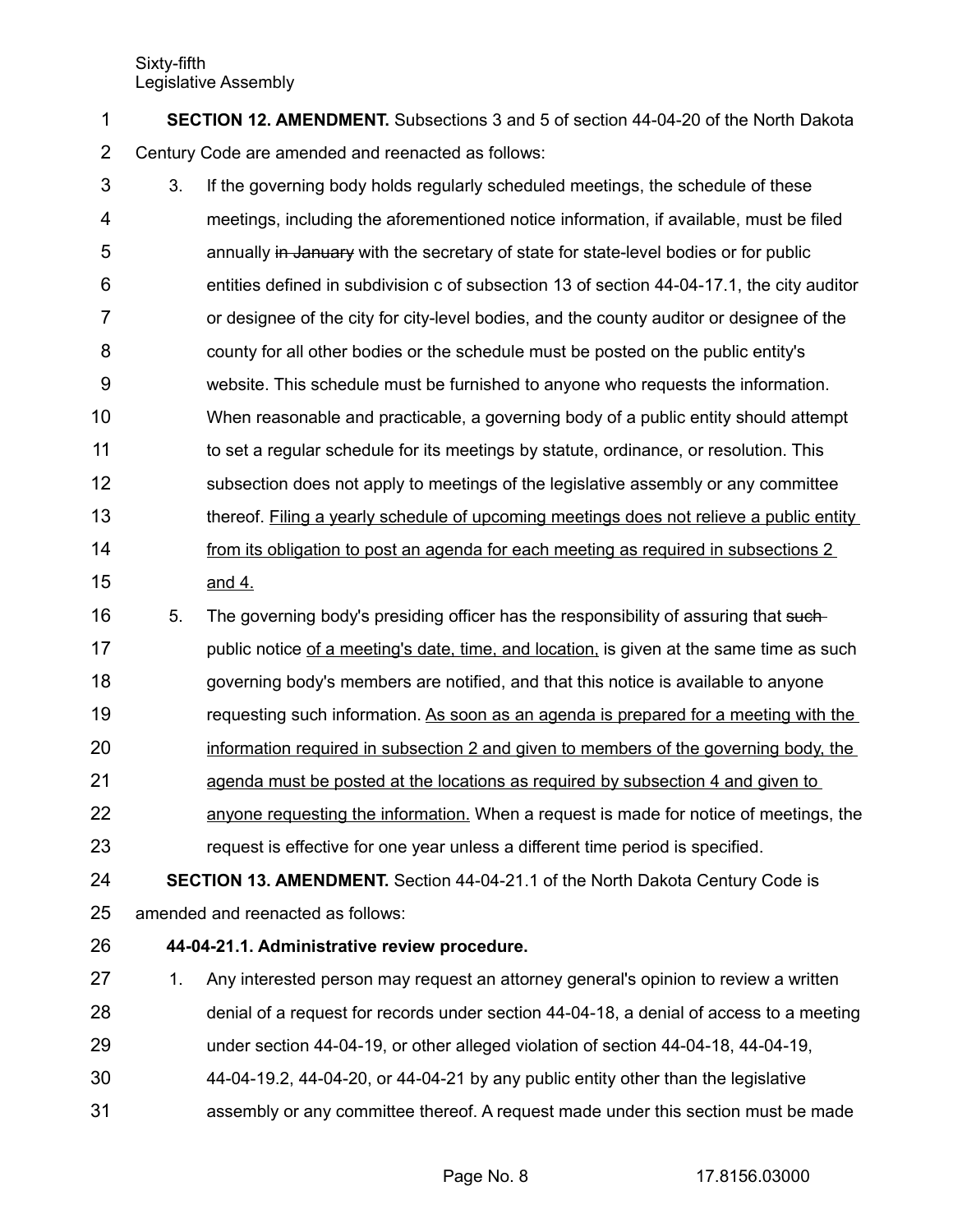within thirty days of the alleged violation, except that a request based on allegations that a meeting occurred without the notice required by section 44-04-20, must be made within ninety days of the alleged violation. In preparing an opinion under this section, the attorney general has discretion to obtain and review a recording made under section 44-04-19.2. The attorney general may request and obtain information claimed to be exempt or confidential for the purpose of determining whether the information is exempt or confidential. Any such information may not be released by the attorney general and may be returned to the provider of the information. The attorney general shall issue to the public entity involved an opinion on the alleged violation, which may be a summary opinion, unless the request is withdrawn by the person requesting the opinion or a civil action has been filed involving the possible violation. If the request pertains to a public entity as defined in subdivision c of subsection 13 of section 44-04-17.1, the opinion must be issued to the public entity providing the public funds. In any opinion issued under this section, the attorney general shall base the opinion on the facts given by the public entity. 1 2 3 4 5 6 7 8 9 10 11 12 13 14 15

2. If the attorney general issues a written opinion concluding that a violation has occurred, the public entity has seven days after the opinion is issued, regardless of whether a civil action is filed under section 44-04-21.2, to disclose the record, to issue a notice of a meeting that will be held within a reasonable time to correct the violation, or to take steps to correct any other violation. If the public entity fails to take the required action within the seven-day period and the person requesting the opinion prevails in a civil action brought under section 44-04-21.2, the person must be awarded costs, disbursements, and reasonable attorney's fees in the action and on appeal. The attorney general may require officials of the public entity at issue in the opinion to obtain mandatory training by a certain date. The consequences for failing to comply with an attorney general's opinion issued under this section will be the same as for other attorney general's opinions, including potential personal liability for the person or persons responsible for the noncompliance. 16 17 18 19 20 21 22 23 24 25 26 27 28

3. If a state-level public entity as defined in subdivision a of subsection 13 of section 44-04-17.1 does not comply in full with the attorney general's opinion, and a civil action is brought under section 44-04-21.2 or is reasonably predictable, the entity, at 29 30 31